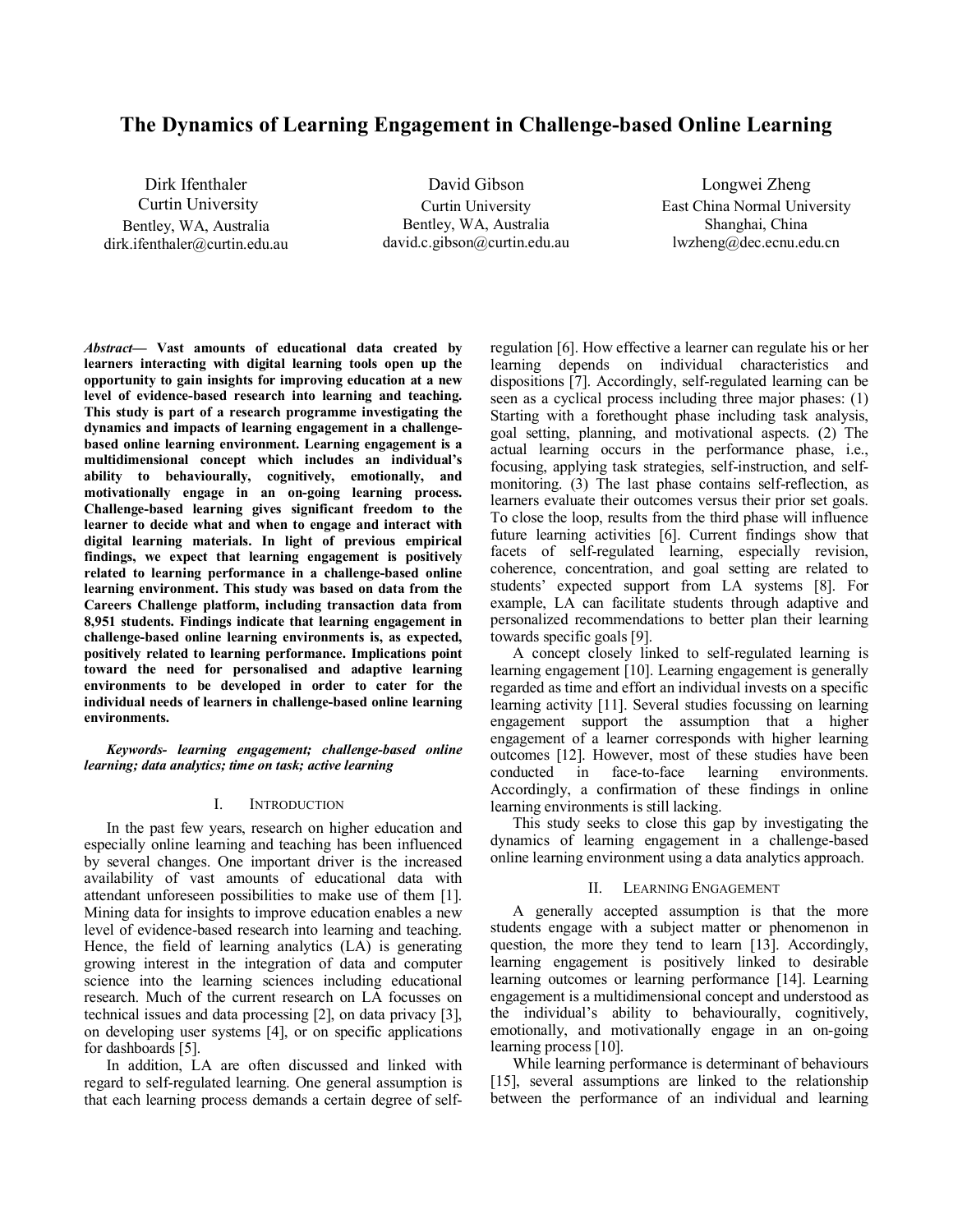engagement. For example, Chen [16] investigated the relationship between learning engagement and learning performance of students of ten computer cram schools based in Taiwan. Findings of the multilevel analysis indicate a significant positive relationship between learning engagement and learning performance. Similar findings have been reported in other contexts [17, 18].

An impressive number of research studies have been conducted in the field of cognitive load with links to task characteristics and learning engagement [19]. This line of research assumes an active role of the learner in learning processes, i.e., learners select tasks relevant to them [20] and are actively engaged while interacting with the learning environment [21].

In addition, research on reading uses reading time measurements in order to identify learning engagement and linking it to learning performance [22]. The general assumption is that the intensity of mental effort aimed at achieving a greater understanding, i.e., time spent on reading task, is critical during learning. Findings indicate that increased reading times as a sign of greater learning engagement are positively related to learning performance measured as comprehension scores [23,24].

In light of the above empirical findings, we expect that learning engagement is positively related to learning performance in a challenge-based online learning environment. Learning engagement in a challenge-based online learning environment is composed of several actions: (1) launching a specific task, (2) spending active time on the task, (3) entering a written response, and (4) finishing the task. The learning performance measured in this study is computed by the number of correct answers in a subset of tasks designed with embedded feedback to the student. The specific hypotheses of this study are as follows:

H1: Launching tasks is related to the learning performance.

H2: Spending active time on tasks is related to the learning performance.

H3: The length of written responses is related to the learning performance.

H4: Finishing tasks is related to the learning performance.

### III. CURTIN CHALLENGE DIGITAL LEARNING PLATFORM

The Curtin Challenge digital learning platform (http://challenge.curtin.edu.au) supports individual and teambased learning via gamified, challenge-based, open-ended, inquiry-based learning experiences that integrate automated feedback and rubric-driven assessment capabilities. Currently, there are three *Challenges* offered by Curtin University: *Careers*, *Leadership*, and *English Language Proficiency*. Each Challenge comprises more than ten modules that each take about an hour to complete and can be stopped and started at any time. Each module includes about five interactive and engaging activities.

This paper includes analysis from the Careers Challenge, which has 14 modules that can each normally be completed in one hour or less (see Figure 1). The design features of each module contain approximately five activities that might include one to three different learner interactions or tasks.

For example, the module *Who am I* in the Careers Challenge is a collection of five activities containing learning interactions, such as choosing from among options, writing a short response to a prompt, spinning a wheel to create random prompts, creating, organising, and listing ideas, or matching items. Each page can contain one or several such interactions, and the learner does not have to submit the page in order for the data to be captured. Data is constantly being captured, which creates information about the timing, sequence, and completeness as well as the content of the interactions (i.e., navigation event). The data record is thus highly granular, providing an opportunity to examine the dynamics of the activity as well as the contents of the artefacts created by the learner for every click on every page for every user.

#### IV. METHOD

### *A. Data Source*

The data set consists of 1,577,487 rows and contains information of  $N = 8,951$  students  $(3,402 \text{ male}; 5,036$ female; 513 unspecified) with an average age of  $M = 25.20$ years  $(SD = 6.59)$ , enrolled in the Careers Challenge. They spent a total of 9,415 hours interacting with the Careers Challenge in a period of 24 months (January 2016 – January 2018). Figures 2 and 3 provide an overview of modules completed for the Careers Challenge as well as the interaction (launched, completed, being active, dropped) in specific activities.



Figure 1. Module selection in the Careers Challenge.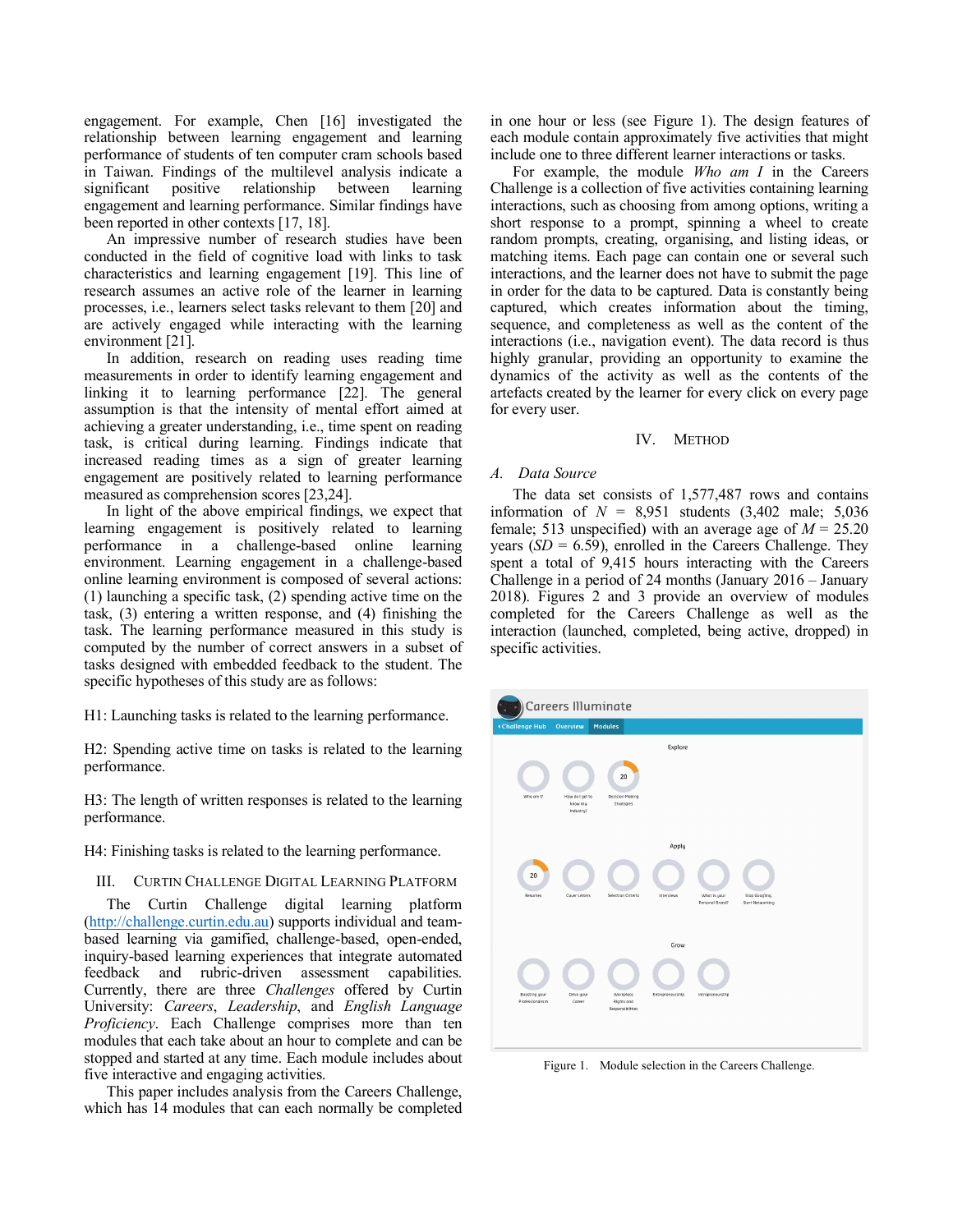

Figure 2. Modules completed and dropped in the Careers Challenge.



Figure 3. Activities interaction in the Careers Challenge.

# *B. Data Analytics Strategy*

The raw data from the Careers Challenge platform were cleaned and transformed into a transaction data set in which each row represents an event of one user. The dependent variable *learning\_performance* (LP) was computed as the number of correct answers in an activity. The predictor variables were computed as follows: *launching\_task* (LT) as the number of activities started by a student; *time\_on\_task* (TT) as the duration in seconds spent in an activity; *written\_response* (WR) as the number of words submitted by a student; *finishing\_task* (FT) as the number of activities finished by a student.

### V. RESULTS

We used a regression analyses to determine whether launching tasks, time on task, finishing tasks, and written responses were significant predictors of students' learning performance in the Careers Challenge. Descriptive statistics are shown in Table 1.

TABLE I. ZERO-ORDER CORRELATIONS OF STUDENTS' LEARNING ENGAGEMENT AND LEARNING PERFORMANCE IN THE CAREERS CHALLENGE

|     | Zero-Order $r$ |           |           |           |    |  |  |
|-----|----------------|-----------|-----------|-----------|----|--|--|
|     | LT             | TT        | WR        | FT        | LΩ |  |  |
| LT  |                |           |           |           |    |  |  |
| TT. | $.771***$      |           |           |           |    |  |  |
| WR  | $.724***$      | $.685***$ |           |           |    |  |  |
| FT  | $.355***$      | $.290***$ | $.331***$ |           |    |  |  |
| LP. | $.817***$      | $.610***$ | $.660***$ | $.332***$ |    |  |  |

*Note.* \*\*\*  $p < .001$ ; LP = learning outcome; LT = launching task;  $TT =$  time on task;  $WR =$  written response;  $FT =$  finishing task; *N* = 8,951

TABLE II. REGRESSION ANALYSIS PREDICTING LEARNING PERFORMANCE IN THE CAREERS CHALLENGE RELATED TO DYNAMICS OF LEARNING ENGAGEMENT

|             | $R^2$ | $\Lambda R^2$ | B    | SE B |          |
|-------------|-------|---------------|------|------|----------|
| $L_{\rm P}$ | .682  | .682          |      |      |          |
| LT.         |       |               | .842 | .012 | $.76***$ |
| <b>TT</b>   |       |               | .000 | .000 | $-10***$ |
| FT          |       |               | .080 | .014 | $.04***$ |
| WR          |       |               | .006 | .000 | $17***$  |

*Note.* \*\*\*  $p < .001$ ; LP = learning performance; LT = launching task;  $TT =$  time on task;  $FT =$  finishing task;  $WR =$  written response;  $N = 8,951$ 

The linear regression analyses are presented in Table 2, yielding a  $\Delta R^2$  of .682 (*F*(4, 8950) = 4805.17, *p* < .001). Clearly, the number of activities started by a student ( $LT$ ;  $\beta$  = .76,  $p < .001$ ) positively predicted the learning performance. In addition, the number of activities finished by a student (FT;  $\beta$  = .04,  $p$  < .001) and the number of words submitted by a student (WR;  $\beta$  = .17,  $p$  < .001) positively predicted the learning performance. In contrast, the duration students spent on a task (TT;  $\beta$  = -.10,  $p < .001$ ) was negatively correlated to the learning performance.

In sum, all four hypotheses are accepted, confirming a relationship between learning engagement and learning performance in challenge-based online learning environments.

#### VI. DISCUSSION

# *A. Significance of Findings*

Learners differ in their reasons for engaging in learning tasks [25]. These interindividual differences require personalised support while learning [25]. In addition, research also reports intraindividual differences in engagement, i.e., during the learning dependent-progression the engagement changes over time and requires adaptive support to cater for the learners' needs [26].

This study aimed to investigate the dynamics of engagement in challenge-based online learning environments and its relationship to learning performance. Hypotheses were developed based on previous research from face-to-face learning environments. Our analysis was based on data from the Careers Challenge platform, including transaction data from 8,951 students. The current study provides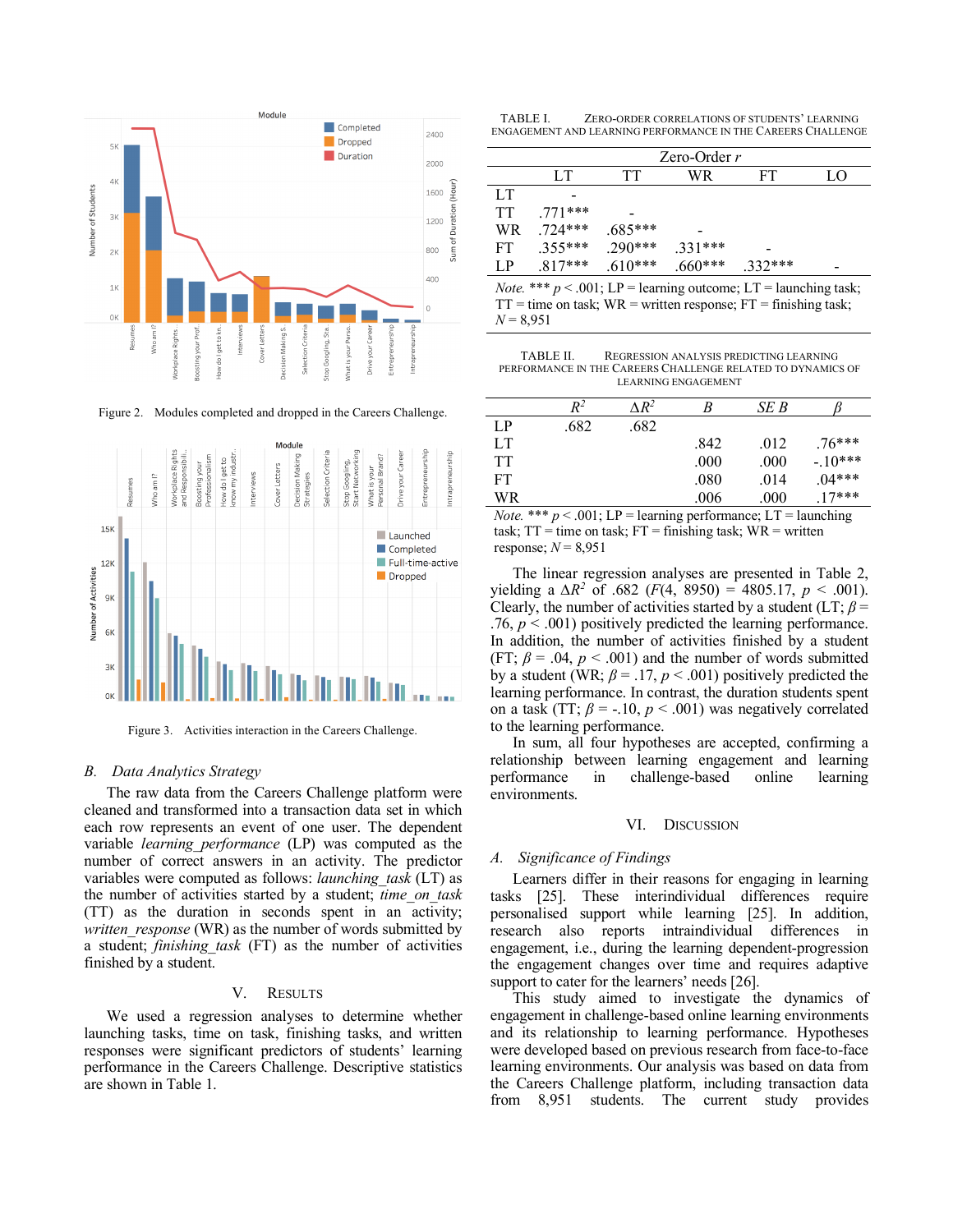contributions to the literature and implications for researchers in the field of learning analytics as well as practitioners in online learning.

The analytic results showed that learning engagement in challenge-based online learning environments is significantly related to learning performance. These findings support previous studies conducted in face-to-face situations [16,17,18]. Significant indicators predicting the learning performance of the student appeared to be the number of activities started and the number of activities finished by a student. This is a reflection of active engagement with the learning environment [19]. At the same time, better learners seem to spend less time on a specific task. This may be interpreted as a reflection of existing prior knowledge or a progression towards an advanced learner [26]. Another significant indicator predicting learning performance was the number of words submitted in open text activities. On a surface level, these findings are also related to studies conducted in writing research and clearly reflect the impact of the variation in learning engagement [22,23].

## *B. Limitations*

This study and its findings are limited in several aspects that must be addressed. First, due to limited access of student data, for example, course load, past academic performance, or personal characteristics, linking additional data to the reported engagement and performance measures has not yet occurred. Combining such additional data, we expect will provide a more detailed insight into the multidimensional concepts to be investigated in a future study. Second, the Careers Challenge did not include an overall performance measure which has been validated against an outside criterion. Accordingly, a revision of the learning and assessment design should include additional or revised measures which follow accepted criteria or competence indicators. However, without the externally validated benchmarks, there is sufficient available data from the Careers Challenge which can be used to improve the existing learning design through algorithms focussing on design features and navigation sequences of learners [27,28]. Third, as we included the analysis of open text answers in our analysis model, this approach is limited by the overall potential of the simple approach natural language processing (NLP). Further development of our analysis in future studies will include a focus on deeper levels of syntactic complexity, lexical sophistication, and quality of writing as well as a deep semantic analysis compared to expert solutions [29,30].

#### *C. Implications and Future Research*

Analyses of the learning performance transcript, even when automated and multileveled, is a mixture of *conditional and inferential interpretation* that can utilize several frames of reference while adding layers of interpreted evidence, insights concerning the complexity and additional dimensionality to our understanding of the performance and our ability to re-present the performance in the light of our understandings [31].

The *Curtin Challenge* is a mobile ready interactive learning delivery platform that illustrates several features of game-inspired challenge-based learning while adding a layer of big data collection to enable research into teaching and learning [31]. A learner interacts with Curtin Challenge content by pointing, clicking, sliding items, vocalizing, taking pictures and drawing as well as watching, listening, reading, and writing as in traditional e-learning. The more highly engaging interactions occur more often (i.e., every few seconds) than in passive traditional e-learning. Key to learning engagement is having a compelling storyline, situating the learner as a prime actor in the story, and creating urgency of action through curiosity, humor, relevance, and individual or collaborative team pressures to produce and succeed.

The Curtin Challenge platform is being developed to support both individual and team-based learning in primarily open-ended ill-structured problem solving and project-based learning contexts [32]. The platform can also support selfguided learning, automated feedback, branching story lines, self-organizing teams, and distributed processes of mentoring, learning support and assessment [31].

The data traces captured by the platform are highly detailed, with many events per learning activity, which brings the potential for measuring indicators of physical, emotional and cognitive states of the learner. The data innovation of the Curtin Challenge platform is the ability to capture event-based records of higher frequency with the potential to analyze higher dimensional aspects of learning engagement, which we believe may be in turn useful for analysis of the embedded teaching design's effectiveness and impact on the physical, emotional and cognitive layers of learning caused or influenced by digital engagements. The data from the challenge-based learning platform forms a high-resolution analytics base on which researchers can conduct studies into teaching and learning and into how to achieve better outcomes in scalable digital learning experiences [33].

Future research will focus on the analysis of several large extant data sets from the Curtin Challenge platform. Currently, the possibility of adaptive algorithms based on learning engagement and learning performance are being investigated. Such algorithms will enable meaningful micro analysis of individual performance as well as personalised and adaptive feedback to the learner whenever it is needed.

#### ACKNOWLEDGMENT

This work is part of the UNESCO Chair of Data Science in Higher Education Learning and Teaching (http://www.curtin.edu.au/UNESCO) which focusses on advancing global knowledge, practice and policy in applying data science to transform higher education learning and teaching that improves personalization, access and effectiveness of education for all.

#### **REFERENCES**

- [1] P. D. Long, and G. Siemens, "Penetrating the fog: Analytics in learning and education," *EDUCAUSE Review,* vol. 46, no. 5, pp. 31– 40, 2011.
- [2] M. Berland, R. S. J. d. Baker, and P. Bilkstein, "Educational data mining and learning analytics: Applications to constructionist